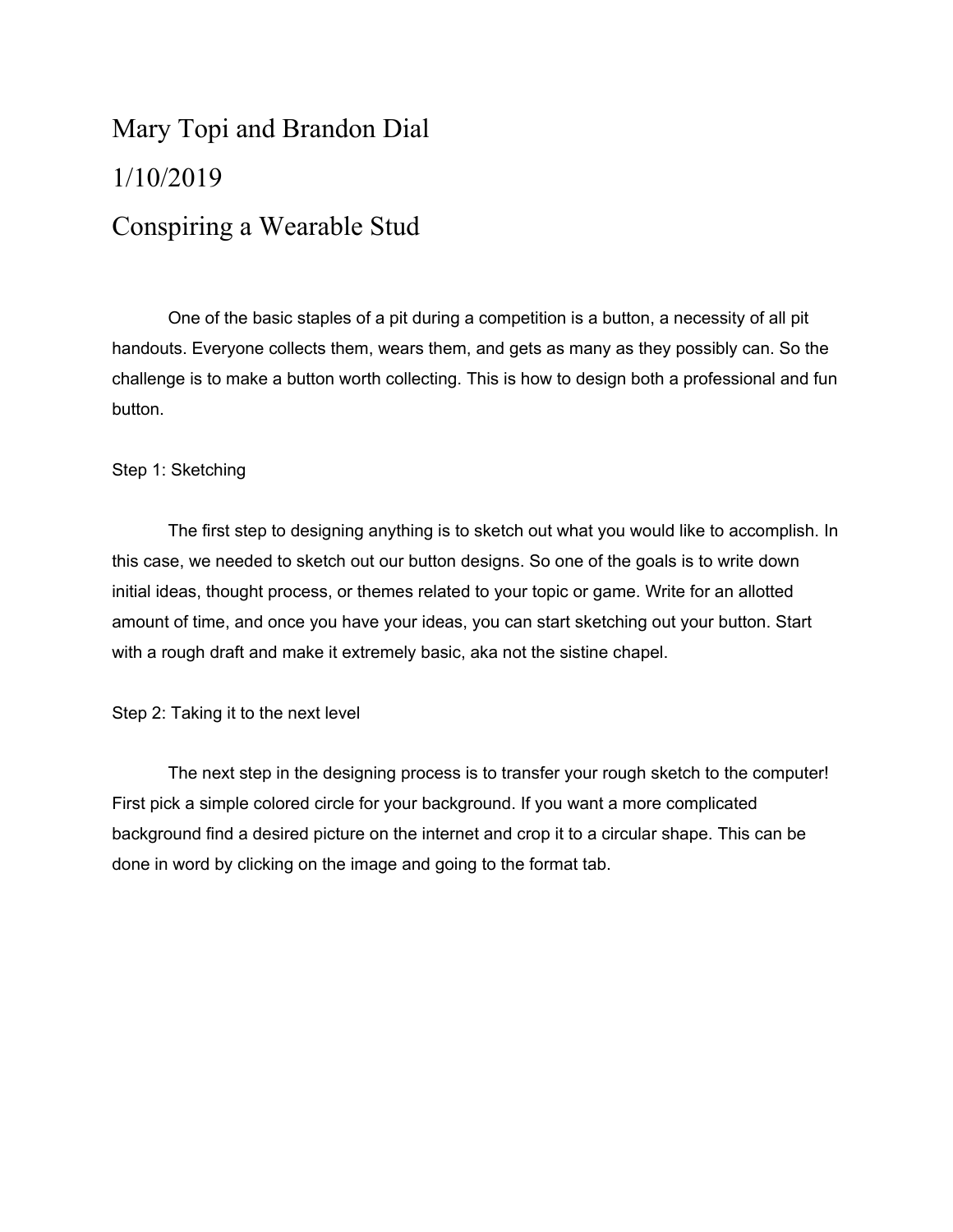

The next step to cropping the image is to click the dropdown option for crop and select "Crop to Shape".



After this, you can crop your image to the desired shape that you want it to be by simply selecting a shape.